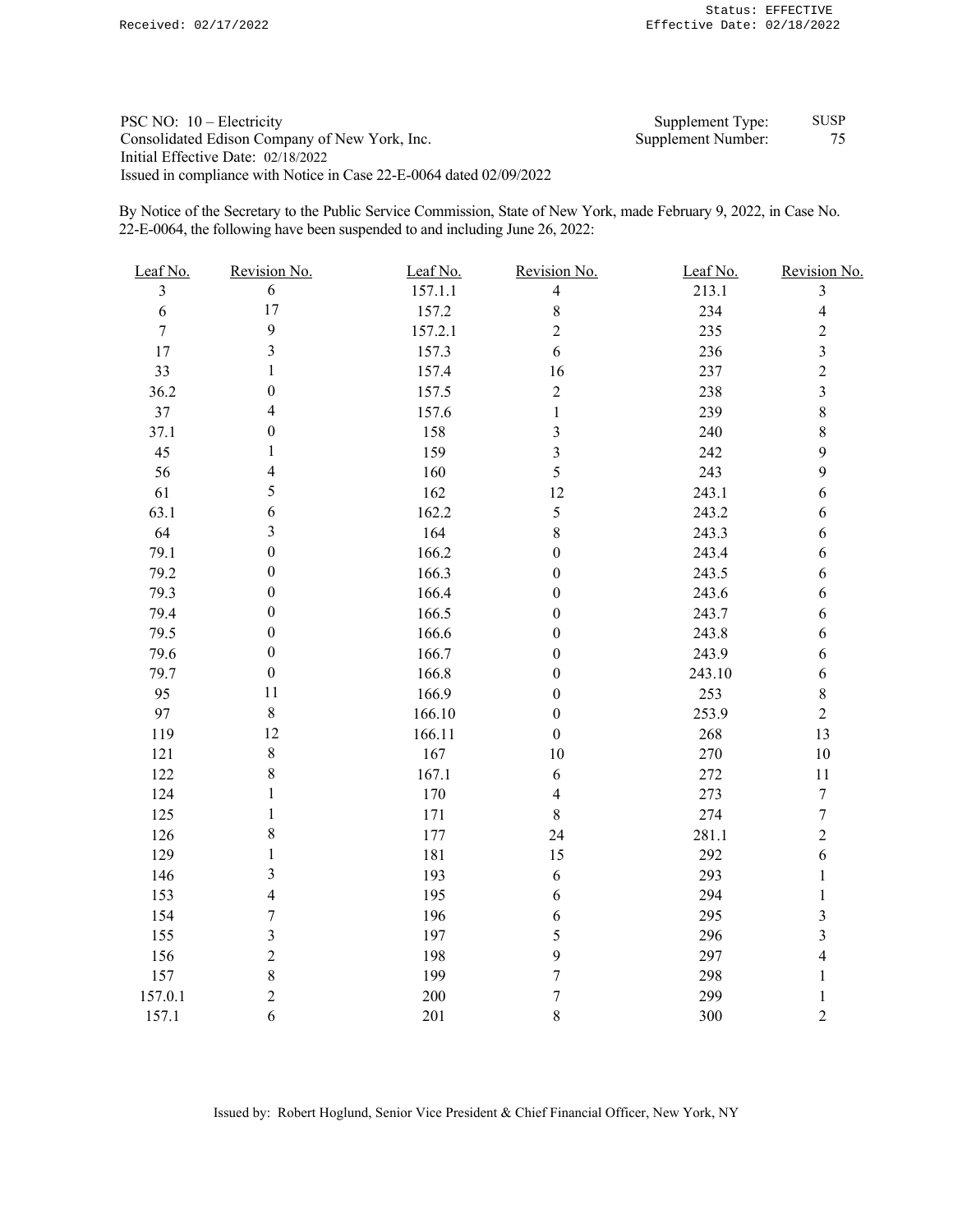PSC NO: 10 – Electricity Supplement Type: SUSP Consolidated Edison Company of New York, Inc. Supplement Number: 75 Initial Effective Date: 02/18/2022 Issued in compliance with Notice in Case 22-E-0064 dated 02/09/2022

| Leaf No. | Revision No.            | Leaf No. | Revision No.             | Leaf No. | Revision No.   |
|----------|-------------------------|----------|--------------------------|----------|----------------|
| 301      | $\sqrt{6}$              | 406      | 15                       | 483      | 15             |
| 320      | $\,1$                   | 408      | 15                       | 485      | 15             |
| 327.3    | $\sqrt{ }$              | 409      | 15                       | 486      | 15             |
| 327.4    | $\overline{7}$          | 410      | 15                       | 487      | 15             |
| 327.5    | $\sqrt{ }$              | 411      | $\overline{4}$           | 488      | $15\,$         |
| 327.5.1  | $\boldsymbol{6}$        | 416      | 15                       | 490      | $\overline{c}$ |
| 327.10   | $\sqrt{ }$              | 432      | 15                       | 492      | $\overline{2}$ |
| 327.14   | $\boldsymbol{6}$        | 434      | $\overline{c}$           | 495      | 15             |
| 329      | $\sqrt{6}$              | 435      | 15                       | 496      | 16             |
| 330.1    | $\boldsymbol{7}$        | 437      | 15                       | 497      | $\overline{4}$ |
| 331      | $\overline{4}$          | 438      | 15                       |          |                |
| 335      | 5                       | 439      | 15                       |          |                |
| 336      | $\mathfrak{g}$          | 440      | $\overline{\mathcal{L}}$ |          |                |
| 337      | 12                      | 444      | $\overline{c}$           |          |                |
| 339      | $\overline{\mathbf{4}}$ | 445      | 16                       |          |                |
| 340      | $\overline{\mathbf{3}}$ | 448      | $\overline{c}$           |          |                |
| 341      | 5                       | 449      | 15                       |          |                |
| 342      | $\,1$                   | 451      | 15                       |          |                |
| 343      | 15                      | 452      | 15                       |          |                |
| 343.1    | 12                      | 453      | 15                       |          |                |
| 344      | $\mathbf{9}$            | 453.1    | 12                       |          |                |
| 346      | $\overline{4}$          | 454      | $\overline{\mathcal{L}}$ |          |                |
| 347      | $\mathfrak{Z}$          | 458      | 5                        |          |                |
| 351      | 19                      | 459      | $\,$ $\,$                |          |                |
| 352      | $10\,$                  | 459.0.2  | $\overline{c}$           |          |                |
| 359.1    | $\,1$                   | 459.3    | 6                        |          |                |
| 360      | 5                       | 463      | 16                       |          |                |
| 384.1    | $\sqrt{6}$              | 465      | $\overline{\mathbf{4}}$  |          |                |
| 385      | 11                      | 466      | $\overline{\mathcal{L}}$ |          |                |
| 385.0.1  | 6                       | 467      | $\overline{4}$           |          |                |
| 387      | $\overline{\mathbf{4}}$ | 468      | $\overline{c}$           |          |                |
| 388      | 16                      | 469      | 3                        |          |                |
| 389      | 16                      | 470      | $\overline{\mathcal{A}}$ |          |                |
| 389.1    | 14                      | 472      | $\overline{\mathcal{L}}$ |          |                |
| 389.2    | $\mathfrak{Z}$          | 476      | $\overline{\mathcal{L}}$ |          |                |
| 396      | $\sqrt{2}$              | 477      | 5                        |          |                |
|          |                         |          |                          |          |                |

397 16 479 15 398 15 480 15 399 3 482 2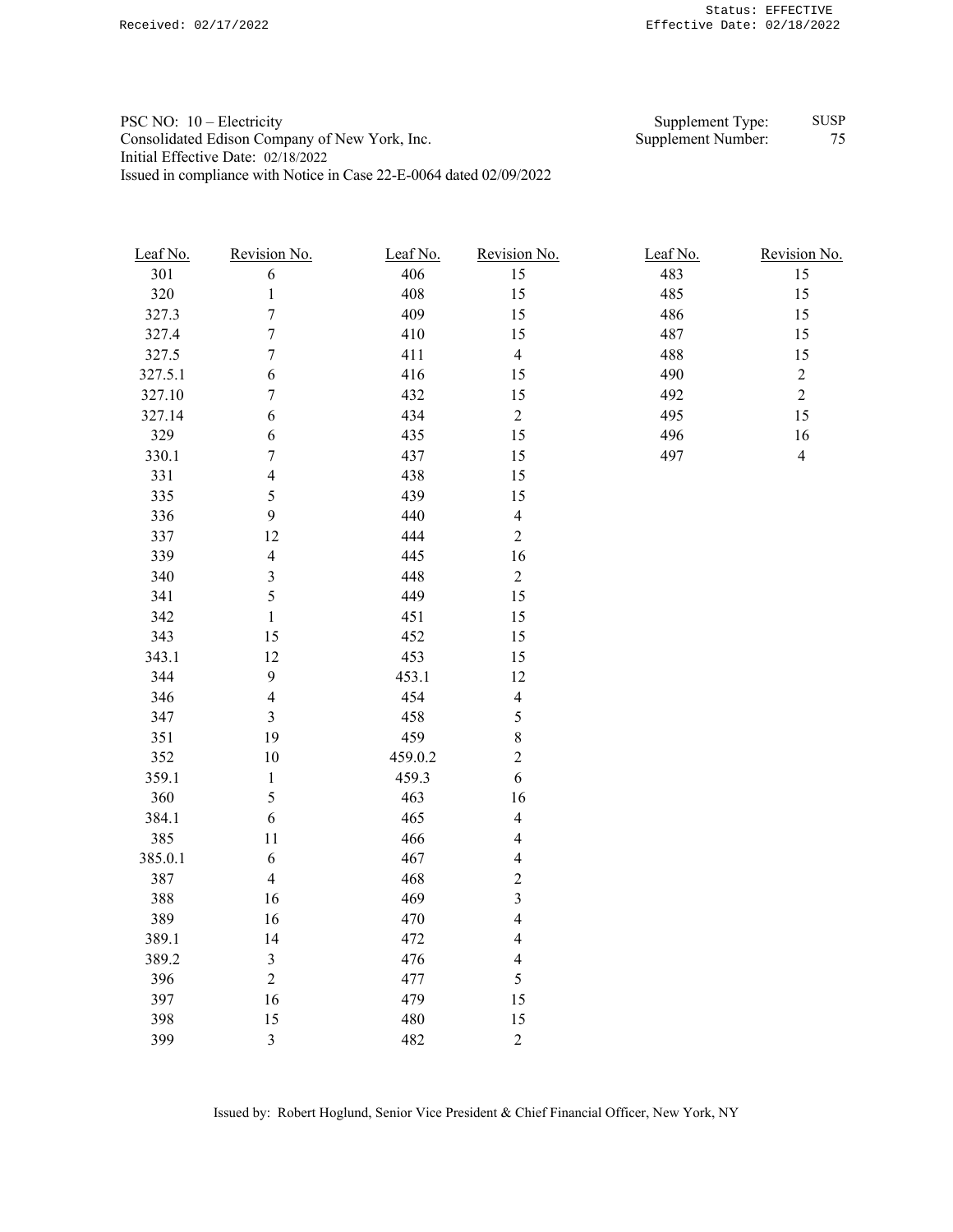## PSC NO: 10 – Electricity Supplement Type: SUSP Consolidated Edison Company of New York, Inc. Supplement Number: 75 Initial Effective Date: 02/18/2022 Issued in compliance with Notice in Case 22-E-0064 dated 02/09/2022

Pending restoration, reissue, or cancellation, the rates, rules and regulations in the following will apply:

| Leaf No.         | Revision No.     | Leaf No. | Revision No.     | Leaf No. | Revision No.            |
|------------------|------------------|----------|------------------|----------|-------------------------|
| $\overline{3}$   | 5                | 162.2    | $\overline{4}$   | 270      | 9                       |
| $\sqrt{6}$       | 16               | 164      | $\sqrt{ }$       | 272      | $10\,$                  |
| $\boldsymbol{7}$ | $\,8$            | 167      | 9                | 273      | $\sqrt{6}$              |
| $17\,$           | $\overline{2}$   | 167.1    | 5                | 274      | 6                       |
| 33               | $\boldsymbol{0}$ | 170      | $\mathfrak{Z}$   | 281.1    | $\mathbf{1}$            |
| $37\,$           | $\mathbf{1}$     | 171      | $\boldsymbol{7}$ | 292      | 5                       |
| 45               | $\boldsymbol{0}$ | 177      | 23               | 293      | $\boldsymbol{0}$        |
| 56               | $\mathfrak{Z}$   | 181      | 14               | 294      | $\boldsymbol{0}$        |
| 61               | $\overline{4}$   | 193      | 5                | 295      | $\overline{c}$          |
| 63.1             | 5                | 195      | 5                | 296      | $\overline{c}$          |
| 64               | $\overline{2}$   | 196      | 5                | 297      | $\overline{\mathbf{3}}$ |
| 95               | $10\,$           | 197      | $\overline{4}$   | 298      | $\boldsymbol{0}$        |
| 97               | $\tau$           | 198      | $8\,$            | 299      | $\boldsymbol{0}$        |
| 119              | 11               | 199      | 6                | 300      | $\mathbf{1}$            |
| 121              | $\boldsymbol{7}$ | $200\,$  | 6                | 301      | 5                       |
| 122              | $\boldsymbol{7}$ | 201      | $\boldsymbol{7}$ | 320      | $\boldsymbol{0}$        |
| 124              | $\boldsymbol{0}$ | 213.1    | $\sqrt{2}$       | 327.3    | 6                       |
| 125              | $\boldsymbol{0}$ | 234      | $\mathfrak{Z}$   | 327.4    | 6                       |
| 126              | 7                | 235      | $\mathbf{1}$     | 327.5    | 6                       |
| 129              | $\boldsymbol{0}$ | 236      | $\sqrt{2}$       | 327.5.1  | 5                       |
| 146              | $\overline{c}$   | 237      | $\mathbf{1}$     | 327.10   | $\sqrt{6}$              |
| 153              | $\overline{3}$   | 238      | $\overline{2}$   | 327.14   | 5                       |
| 154              | 6                | 239      | $\boldsymbol{7}$ | 329      | 5                       |
| 155              | $\overline{c}$   | 240      | $\boldsymbol{7}$ | 330.1    | 5                       |
| 156              | $\,1$            | 242      | $\,8\,$          | 331      | $\overline{\mathbf{3}}$ |
| 157              | $\boldsymbol{7}$ | 243      | $\,$ $\,$        | 335      | $\overline{4}$          |
| 157.0.1          | 1                | 243.1    | $\sqrt{5}$       | 336      | $\,$ $\,$               |
| 157.1            | 5                | 243.2    | $\sqrt{5}$       | 337      | 11                      |
| 157.1.1          | 3                | 243.3    | 5                | 339      | $\overline{\mathbf{3}}$ |
| 157.2            | $\boldsymbol{7}$ | 243.4    | 5                | 340      | $\overline{c}$          |
| 157.2.1          | $\mathbf{1}$     | 243.5    | 5                | 341      | $\overline{4}$          |
| 157.3            | 5                | 243.6    | 5                | 342      | $\boldsymbol{0}$        |
| 157.4            | 15               | 243.7    | 5                | 343      | 14                      |
| 157.5            | $\,1$            | 243.8    | $\sqrt{5}$       | 343.1    | 11                      |
| 157.6            | $\boldsymbol{0}$ | 243.9    | $\mathfrak s$    | 344      | $\,8\,$                 |
| 158              | $\overline{c}$   | 243.10   | 5                | 346      | $\overline{c}$          |
| 159              | $\overline{c}$   | 253      | $\boldsymbol{7}$ | 347      | $\mathbf{1}$            |
| 160              | $\overline{4}$   | 253.9    | $\mathbf{1}$     | 351      | 18                      |
| 162              | 11               | 268      | 12               | 352      | 9                       |

Issued by: Robert Hoglund, Senior Vice President & Chief Financial Officer, New York, NY